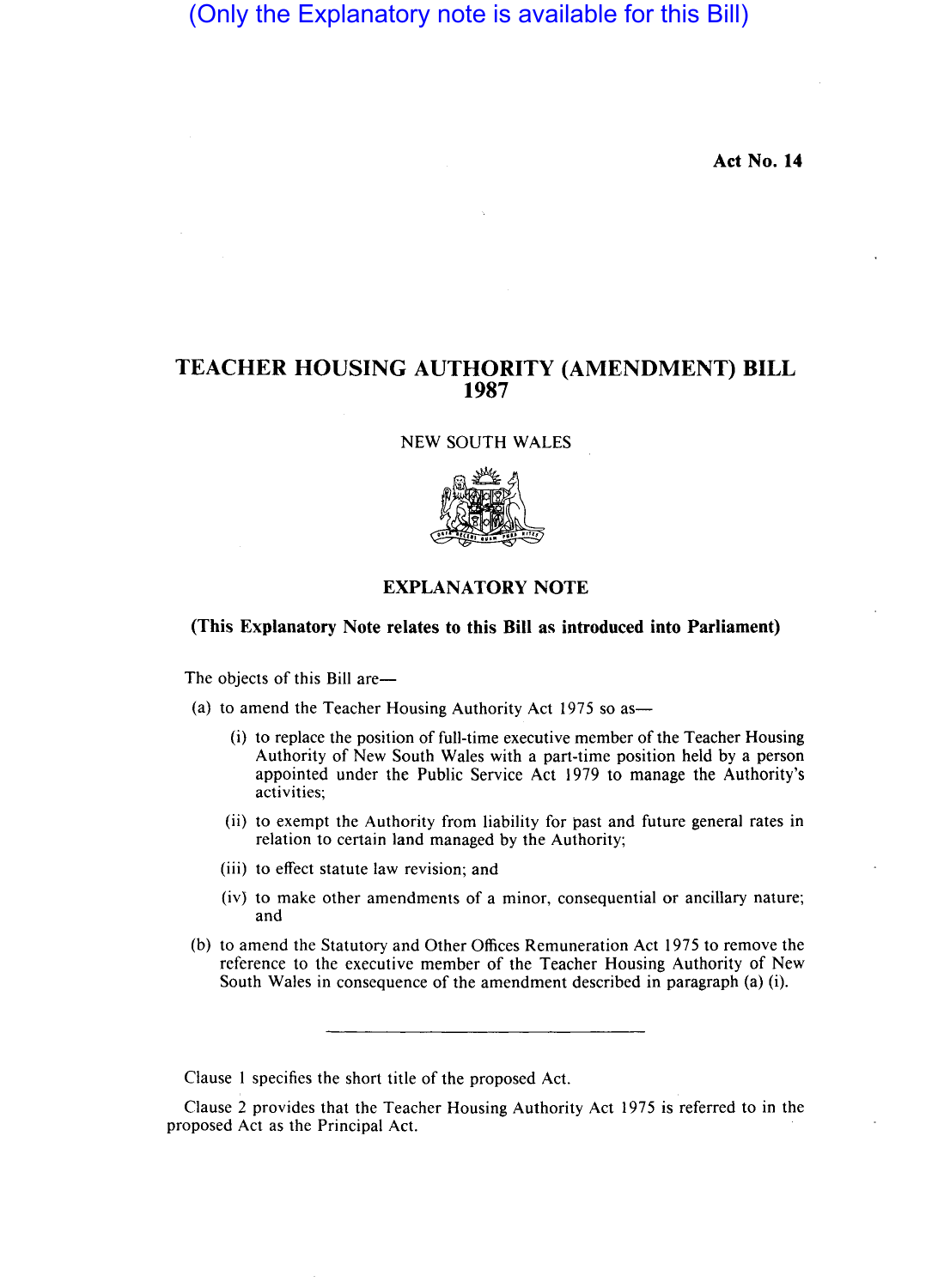## *Teacher Housing Authority (Amendment) 1987*

Clause 3 is a formal provision which gives effect to Schedules I and 2.

Clause 4 amends Part I of Schedule 2 to the Statutory and Other Offices Remuneration Act 1975 to remove the reference to the executive member of the Teacher Housing Authority of New South Wales as a consequence of the amendment made by Schedule  $1(3)$ .

Clause 5 is a formal provision which gives effect to Schedule 3 which contains savings and transitional provisions.

#### SCHEDULE 1-AMENDMENTS TO THE PRINCIPAL ACT

Schedule I (I) amends section 4 of the Principal Act as a consequence of the amendments made by Schedule I (2) and (4).

Schedule I (2) amends section 7 of the Principal Act to remove the position of executive member of the Authority (being a full-time member of the Authority nominated by the Minister for Education) and to replace it with the position of part-time member of the Authority who holds that position by virtue of holding the position of manager of the Authority's activities under the Public Service Act 1979.

Schedule I (3) omits section 8 of the Principal Act (executive member) which specified the terms of the office of the executive member as a consequence of the amendments made by Schedule I (2).

Schedule I (4) omits section 9 of the Principal Act (preservation of rights of certain executive members) as a consequence of the amendments made by Schedule I (2). The rights of the current executive member and past executive members of the Authority are preserved by Schedule 3.

Schedule  $1(5)$ ,  $(6)$ ,  $(7)$ ,  $(8)$  and  $(11)$  amend sections 10, 11, 17, 18 and 40, respectively, of the Principal Act in consequence of the amendments made by Schedule I (2) to remove references to the executive member of the Authority.

Schedule I (9) omits section 36 of the Principal Act (declaration of statutory bodies) as a consequence of the amendment made by Schedule I (4).

Schedule 1 (10) amends section 37 of the Principal Act to exempt the Authority from liability for general rates under the Local Government Act 1919 in relation to certain land managed by the Authority. This land commonly forms part of school sites which are aiready exempt from those rates.

#### SCHEDULE 2-AMENDMENTS TO THE PRINCIPAL ACT BY WAY OF STATUTE LAW REVISION

Schedule 2 makes various amendments to the Principal Act by way of statute law revision to remove spent provisions, to correct out-of-date references and for other purposes.

### SCHEDULE 3-SAVINGS AND TRANSITIONAL PROVISIONS

Schedule 3 contains savings and transitional provisions which-

(a) deem the current executive member of the Authority to have been appointed on the commencement of the proposed Act to the position of manager of the Authority's activities under the Public Service Act 1979 and by virtue of holding that position, to be a part-time member of the Authority;